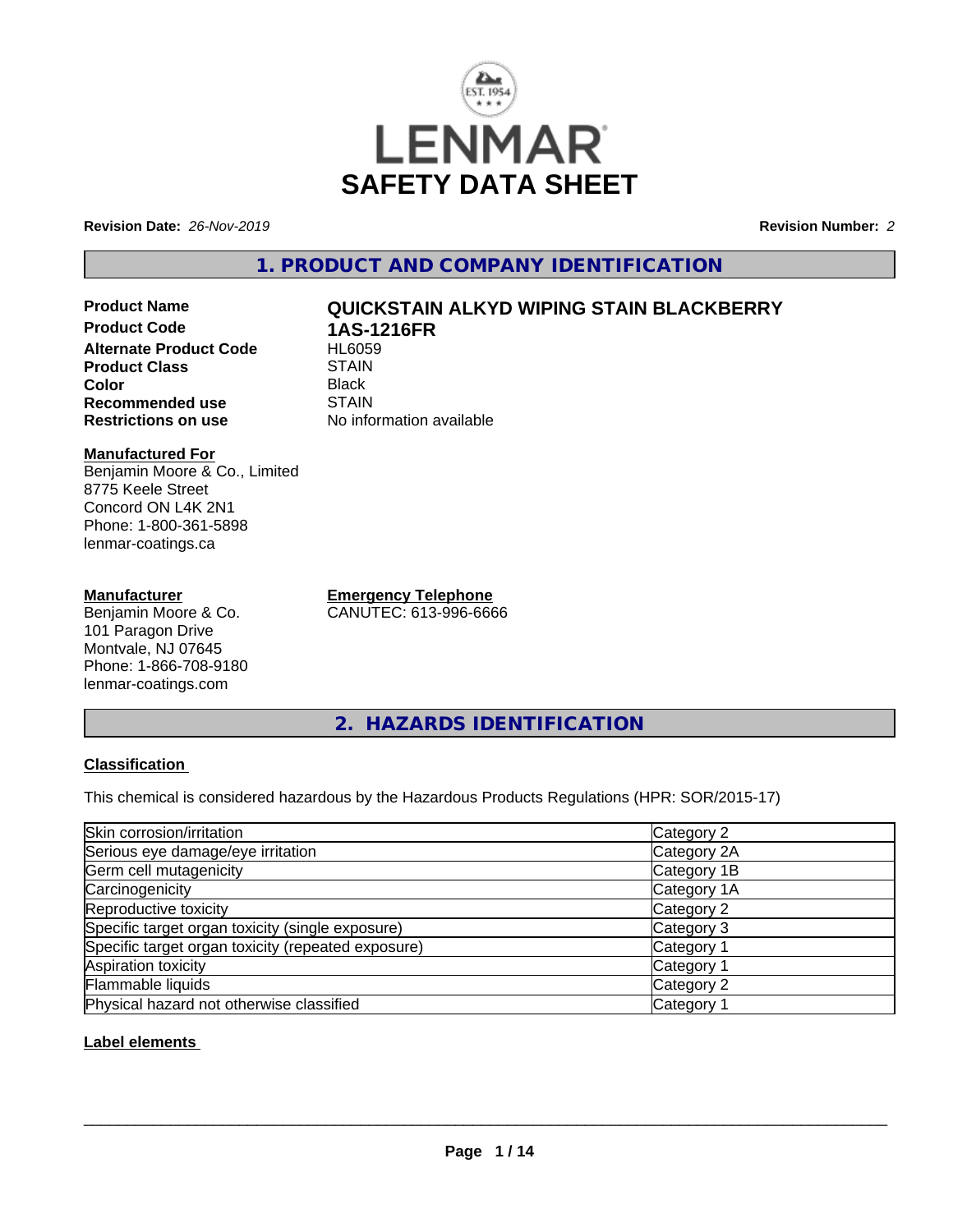## **Danger**

## **Hazard statements**

Causes skin irritation Causes serious eye irritation May cause genetic defects May cause cancer Suspected of damaging fertility or the unborn child May cause drowsiness or dizziness Causes damage to organs through prolonged or repeated exposure May be fatal if swallowed and enters airways Highly flammable liquid and vapor Risk of spontaneous combustion



**Appearance** liquid **Odor** solvent

**Precautionary Statements - Prevention**

Obtain special instructions before use Do not handle until all safety precautions have been read and understood Use personal protective equipment as required Wash face, hands and any exposed skin thoroughly after handling Wear eye/face protection Do not breathe dust/fume/gas/mist/vapors/spray Do not eat, drink or smoke when using this product Use only outdoors or in a well-ventilated area Keep away from heat, hot surfaces, sparks, open flames and other ignition sources. No smoking Keep container tightly closed Ground/bond container and receiving equipment Use explosion-proof electrical/ventilating/lighting/equipment Use only non-sparking tools Take precautionary measures against static discharge Keep cool Immediately after use, place rags, steel wool or waste used with this product in a sealed water-filled metal container or lay flat to dry. **Precautionary Statements - Response**

IF exposed or concerned: Get medical advice/attention

**Eyes**

IF IN EYES: Rinse cautiously with water for several minutes. Remove contact lenses, if present and easy to do. Continue rinsing

If eye irritation persists: Get medical advice/attention

**Skin**

If skin irritation occurs: Get medical advice/attention

IF ON SKIN (or hair): Remove/Take off immediately all contaminated clothing. Rinse skin with water/shower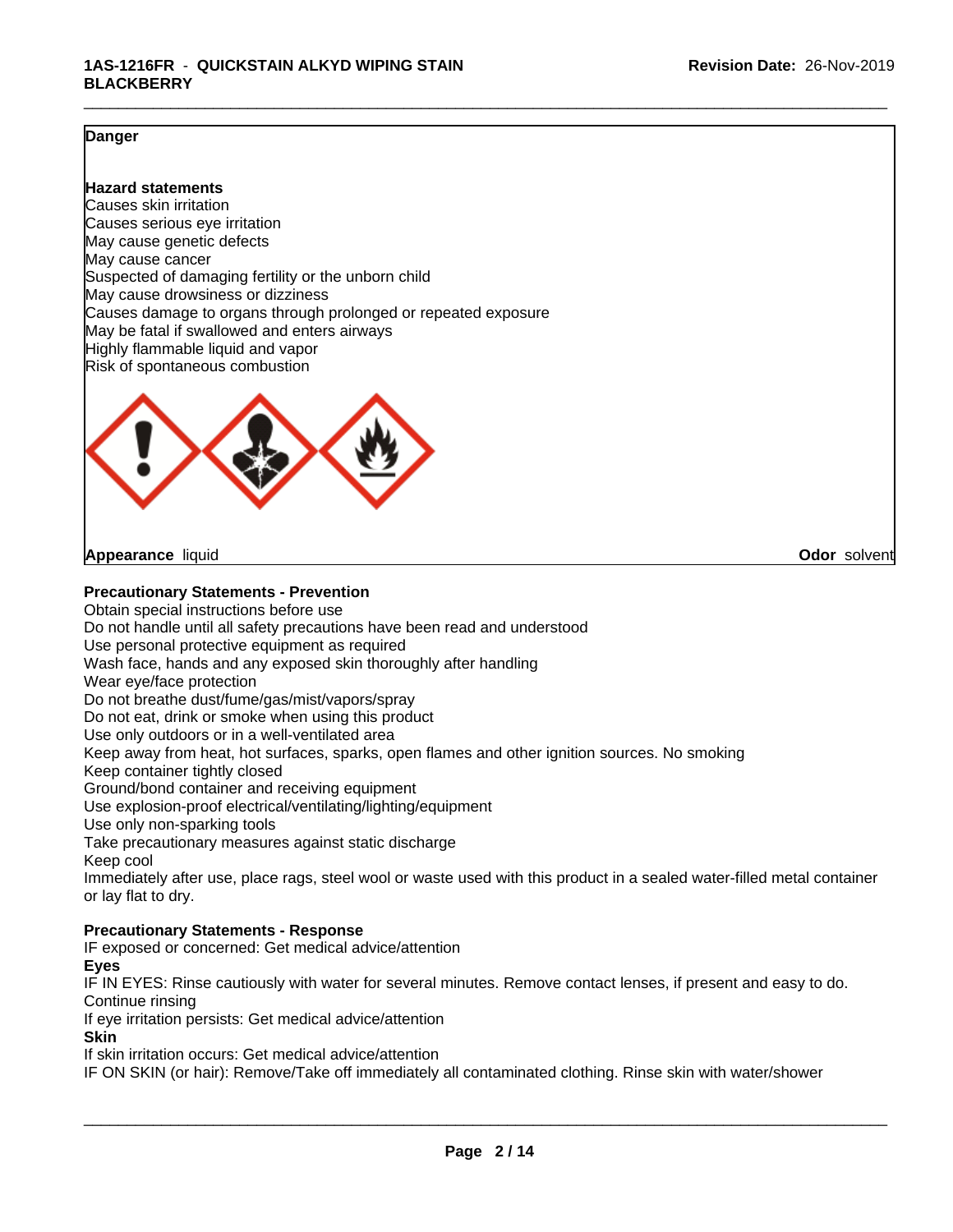Wash contaminated clothing before reuse

## **Inhalation**

IF INHALED: Remove victim to fresh air and keep at rest in a position comfortable for breathing **Ingestion** IF SWALLOWED: Immediately call a POISON CENTER or doctor/physician

Do NOT induce vomiting

#### **Fire**

In case of fire: Use CO2, dry chemical, or foam for extinction

## **Precautionary Statements - Storage**

Store locked up Store in a well-ventilated place. Keep container tightly closed

#### **Precautionary Statements - Disposal**

Dispose of contents/container to an approved waste disposal plant Materials such as rags used with this product may begin to burn by themselves. After use, put rags in water or lay flat to dry, then discard.

\_\_\_\_\_\_\_\_\_\_\_\_\_\_\_\_\_\_\_\_\_\_\_\_\_\_\_\_\_\_\_\_\_\_\_\_\_\_\_\_\_\_\_\_\_\_\_\_\_\_\_\_\_\_\_\_\_\_\_\_\_\_\_\_\_\_\_\_\_\_\_\_\_\_\_\_\_\_\_\_\_\_\_\_\_\_\_\_\_\_\_\_\_

#### **Other information**

No information available

| <b>Chemical name</b>                           | <b>CAS No.</b> | Weight-%      | <b>Hazardous Material</b> | Date HMIRA filed and                          |
|------------------------------------------------|----------------|---------------|---------------------------|-----------------------------------------------|
|                                                |                |               |                           | Information Review Act date exemption granted |
|                                                |                |               | registry number           | (if applicable)                               |
|                                                |                |               | (HMIRA registry #)        |                                               |
| Hydrotreated light naphtha                     | 64742-49-0     | $5 - 10%$     |                           | ۰                                             |
| Solvent naphtha (petroleum),<br>heavy aromatic | 64742-94-5     | $5 - 10%$     |                           |                                               |
| Distillates, petroleum,<br>hydrotreated light  | 64742-47-8     | $5 - 10%$     |                           |                                               |
| Acetone                                        | 67-64-1        | $3 - 7%$      | $\blacksquare$            | $\blacksquare$                                |
| Solvent naphtha, petroleum,<br>light aromatic  | 64742-95-6     | $3 - 7%$      |                           |                                               |
| n-Butyl acetate                                | 123-86-4       | $3 - 7%$      | $\overline{\phantom{a}}$  | $\blacksquare$                                |
| Stoddard solvent                               | 8052-41-3      | $1 - 5%$      |                           |                                               |
| 2-Butoxyethanol                                | 111-76-2       | $1 - 5%$      |                           | $\blacksquare$                                |
| VM&P naphtha                                   | 64742-89-8     | $1 - 5%$      |                           |                                               |
| 1,2,4-Trimethylbenzene                         | 95-63-6        | $1 - 5%$      |                           |                                               |
| Propylene glycol monomethyl<br>ether acetate   | 108-65-6       | $1 - 5%$      |                           |                                               |
| Xylene                                         | 1330-20-7      | $1 - 5%$      |                           | ۰                                             |
| Naphthalene                                    | $91 - 20 - 3$  | $0.5 - 1%$    |                           | $\blacksquare$                                |
| Ethanol                                        | 64-17-5        | $0.5 - 1%$    |                           |                                               |
| Carbon black                                   | 1333-86-4      | $0.5 - 1%$    |                           | ٠                                             |
| Ethyl benzene                                  | $100 - 41 - 4$ | $0.25 - 0.5%$ |                           |                                               |
| Octane                                         | 111-65-9       | $0.1 - 0.25%$ |                           | $\blacksquare$                                |
| Heptane                                        | 142-82-5       | $0.1 - 0.25%$ |                           | ۰                                             |
| Cumene                                         | 98-82-8        | $0.1 - 0.25%$ |                           |                                               |

# **3. COMPOSITION INFORMATION ON COMPONENTS**

**Confidential Business Information note**

\*The exact percentage (concentration) of composition has been withheld as a trade secret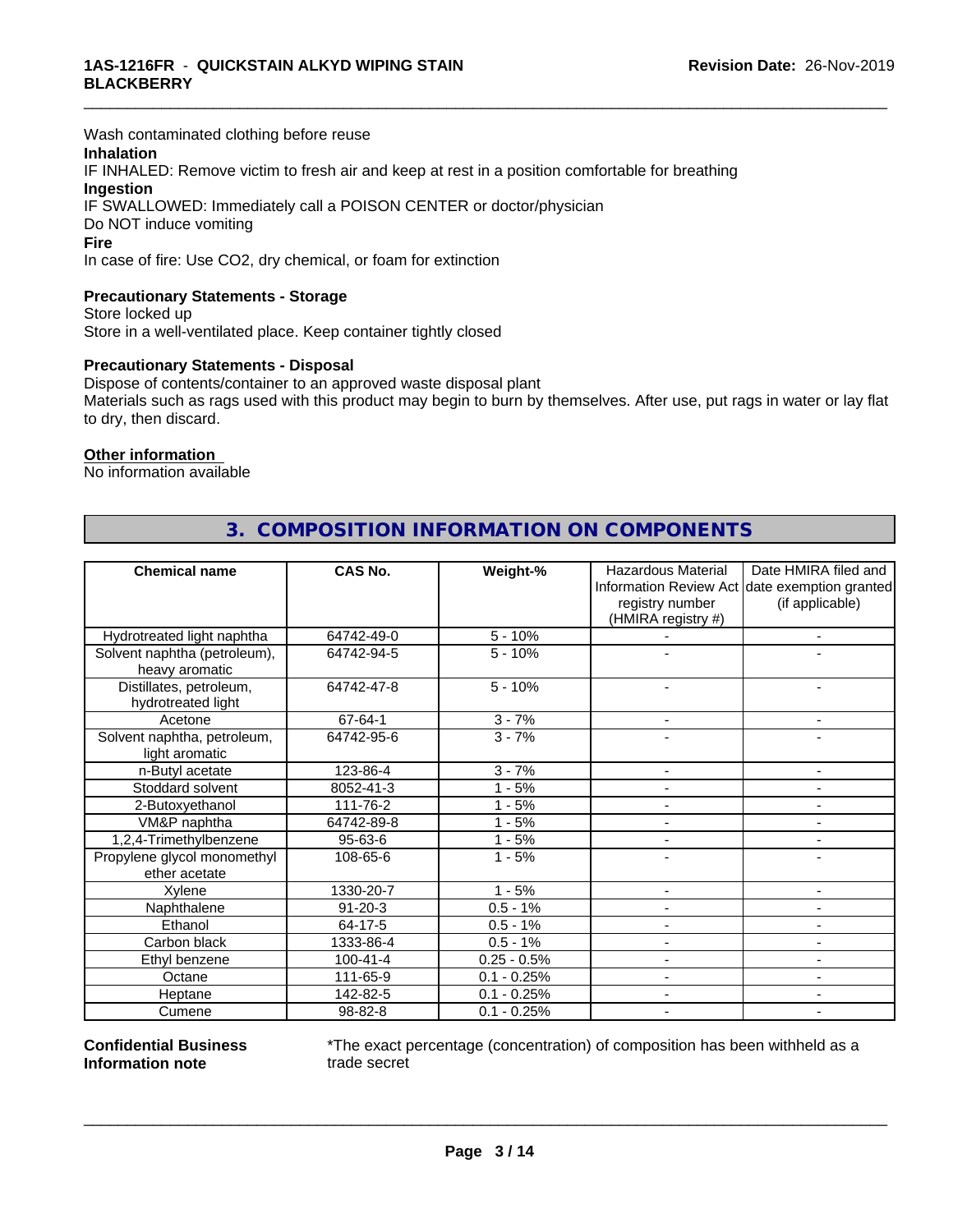|                                        | 4. FIRST AID MEASURES                                                                                                                                                                                                      |
|----------------------------------------|----------------------------------------------------------------------------------------------------------------------------------------------------------------------------------------------------------------------------|
| <b>General Advice</b>                  | If symptoms persist, call a physician. Show this safety data<br>sheet to the doctor in attendance.                                                                                                                         |
| <b>Eye Contact</b>                     | Immediately flush with plenty of water. After initial flushing,<br>remove any contact lenses and continue flushing for at<br>least 15 minutes. Keep eye wide open while rinsing. If<br>symptoms persist, call a physician. |
| <b>Skin Contact</b>                    | Wash off immediately with soap and plenty of water<br>removing all contaminated clothes and shoes. If skin<br>irritation persists, call a physician.                                                                       |
| <b>Inhalation</b>                      | Move to fresh air. If symptoms persist, call a physician.<br>If not breathing, give artificial respiration. Call a physician<br>immediately.                                                                               |
| Ingestion                              | Clean mouth with water and afterwards drink plenty of<br>water. Do not induce vomiting without medical advice.<br>Never give anything by mouth to an unconscious person.<br>Consult a physician.                           |
| <b>Protection Of First-Aiders</b>      | Use personal protective equipment.                                                                                                                                                                                         |
| <b>Most Important Symptoms/Effects</b> | No information available.                                                                                                                                                                                                  |
| <b>Notes To Physician</b>              | Treat symptomatically.                                                                                                                                                                                                     |
| 5.                                     | FIRE-FIGHTING MEASURES                                                                                                                                                                                                     |

**5. FIRE-FIGHTING MEASURES** 

| <b>Flammable Properties</b>                           | Vapors may travel considerable distance to a source of<br>ignition and flash back. Vapors may cause flash fire.                                                                                                                                                                                |
|-------------------------------------------------------|------------------------------------------------------------------------------------------------------------------------------------------------------------------------------------------------------------------------------------------------------------------------------------------------|
| <b>Suitable Extinguishing Media</b>                   | Foam, dry powder or water. Use extinguishing measures<br>that are appropriate to local circumstances and the<br>surrounding environment.                                                                                                                                                       |
| Protective equipment and precautions for firefighters | As in any fire, wear self-contained breathing apparatus<br>pressure-demand, MSHA/NIOSH (approved or equivalent)<br>and full protective gear.                                                                                                                                                   |
| <b>Hazardous combustion products</b>                  | Burning may result in carbon dioxide, carbon monoxide<br>and other combustion products of varying composition<br>which may be toxic and/or irritating.                                                                                                                                         |
| <b>Specific Hazards Arising From The Chemical</b>     | Flammable. Flash back possible over considerable<br>distance. Keep product and empty container away from<br>heat and sources of ignition. Closed containers may<br>rupture if exposed to fire or extreme heat. Thermal<br>decomposition can lead to release of irritating gases and<br>vapors. |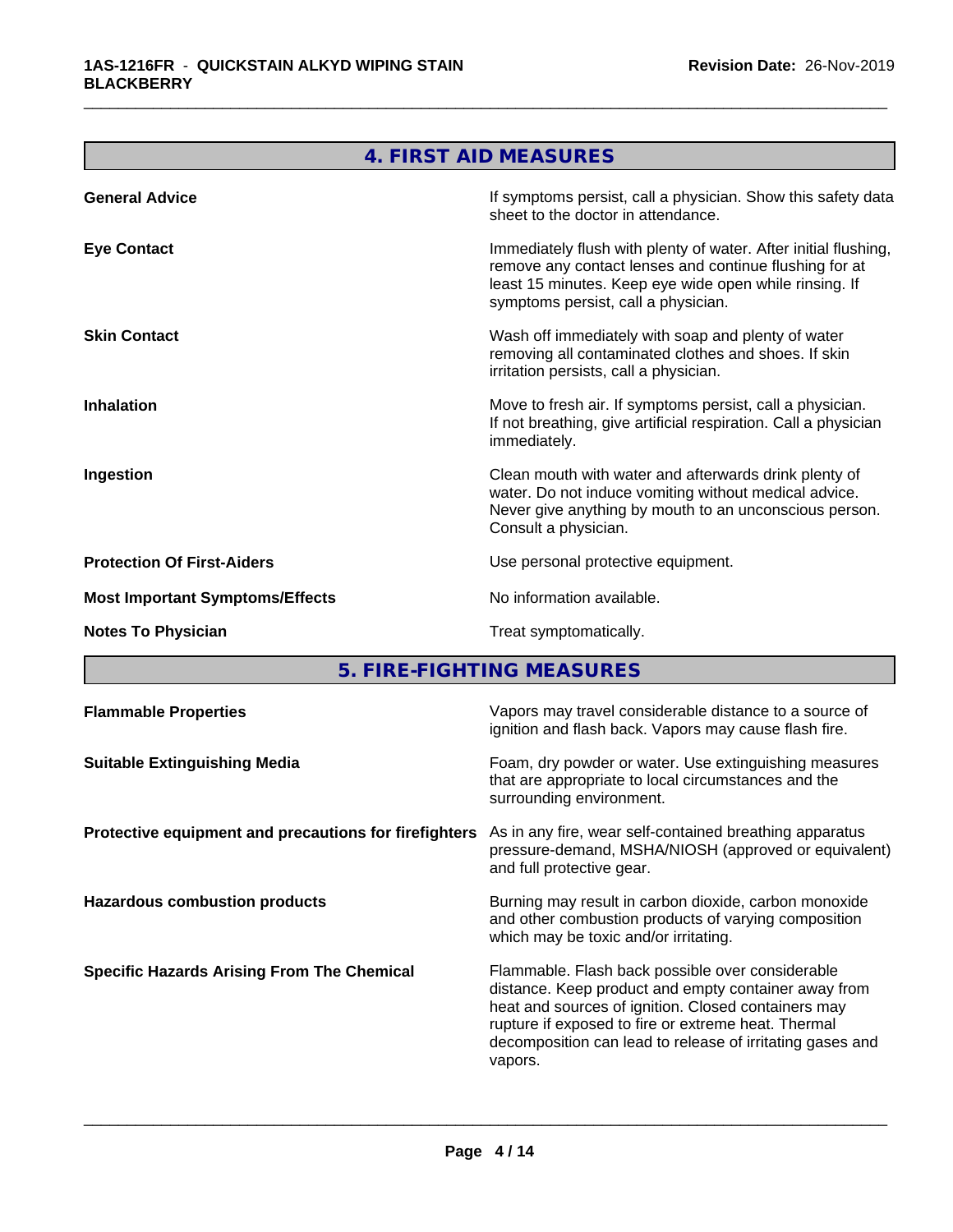| Sensitivity to mechanical impact                                                 |                        | <b>No</b>                      |                         |
|----------------------------------------------------------------------------------|------------------------|--------------------------------|-------------------------|
| Sensitivity to static discharge                                                  |                        | Yes                            |                         |
| <b>Flash Point Data</b><br>Flash point (°F)<br>Flash Point (°C)<br><b>Method</b> |                        | 52<br>11<br><b>PMCC</b>        |                         |
| <b>Flammability Limits In Air</b>                                                |                        |                                |                         |
| Lower flammability limit:<br><b>Upper flammability limit:</b>                    |                        | Not available<br>Not available |                         |
| <b>NFPA</b><br>Health: 2                                                         | <b>Flammability: 3</b> | Instability: 0                 | Special: Not Applicable |
| <b>NFPA Legend</b><br>0 - Not Hazardous<br>$\sim$ $\sim$ $\sim$ $\sim$           |                        |                                |                         |

- 1 Slightly
- 2 Moderate
- 3 High
- 4 Severe

*The ratings assigned are only suggested ratings, the contractor/employer has ultimate responsibilities for NFPA ratings where this system is used.*

*Additional information regarding the NFPA rating system is available from the National Fire Protection Agency (NFPA) at www.nfpa.org.*

**6. ACCIDENTAL RELEASE MEASURES**

| <b>Personal Precautions</b>      | Remove all sources of ignition. Take precautions to<br>prevent flashback. Ground and bond all containers and<br>handling equipment. Take precautionary measures against<br>static discharges. Ensure adequate ventilation. Avoid<br>contact with skin, eyes and clothing. Use personal<br>protective equipment.  |
|----------------------------------|------------------------------------------------------------------------------------------------------------------------------------------------------------------------------------------------------------------------------------------------------------------------------------------------------------------|
| <b>Other Information</b>         | Prevent further leakage or spillage if safe to do so. Do not<br>allow material to contaminate ground water system.<br>Prevent product from entering drains. Do not flush into<br>surface water or sanitary sewer system. Local authorities<br>should be advised if significant spillages cannot be<br>contained. |
| <b>Environmental precautions</b> | See Section 12 for additional Ecological Information.                                                                                                                                                                                                                                                            |
| <b>Methods for Cleaning Up</b>   | Dam up. Soak up with inert absorbent material. Use a<br>non-sparking or explosion proof means to transfer material<br>to a sealed, appropriate container for disposal. Clean<br>contaminated surface thoroughly.                                                                                                 |

**7. HANDLING AND STORAGE**

Handling **Handling Handling Avoid contact with skin, eyes and clothing. Wear personal** protective equipment. Do not breathe vapors or spray mist.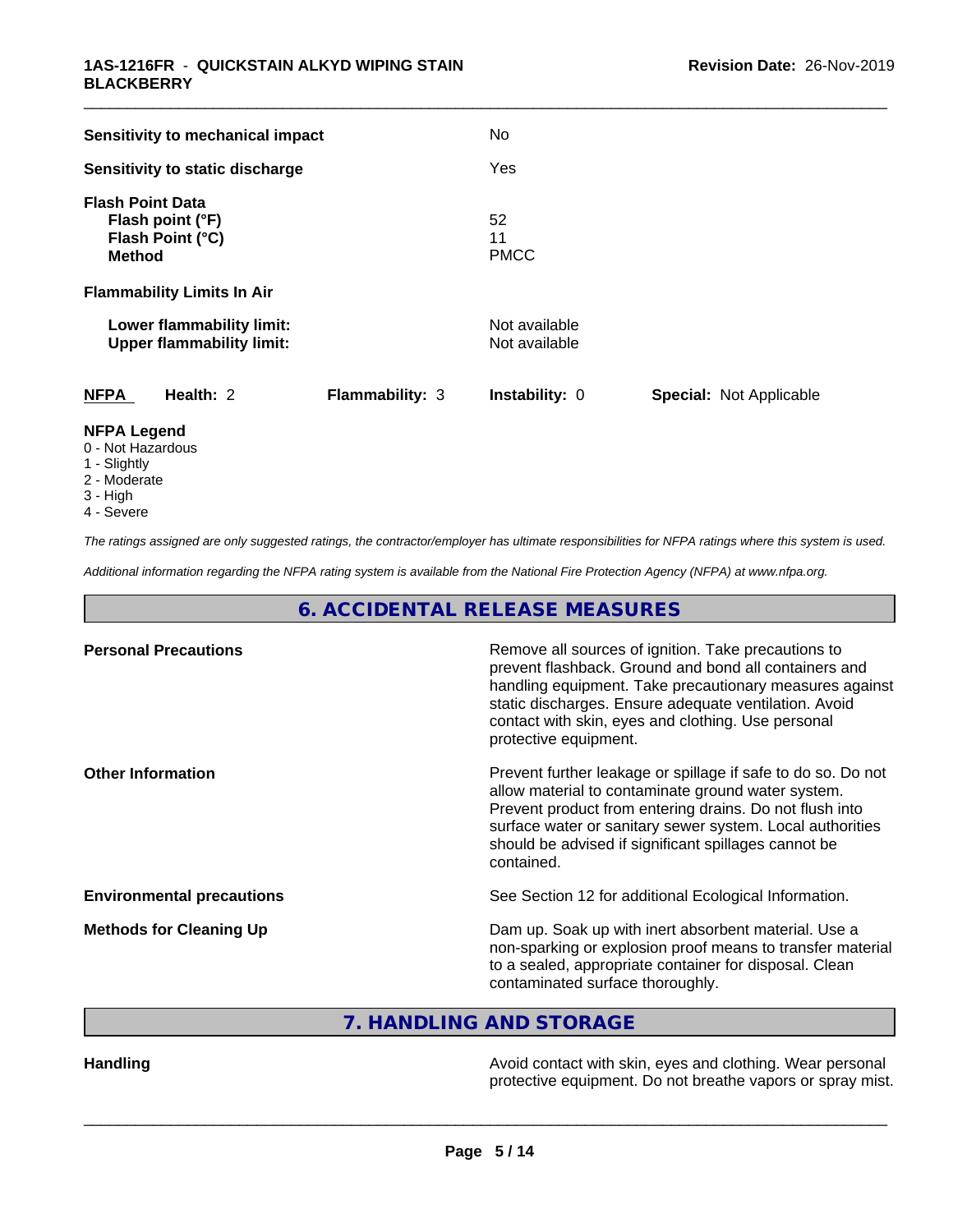Use only in ventilated areas. Prevent vapor build-up by providing adequate ventilation during and after use.

\_\_\_\_\_\_\_\_\_\_\_\_\_\_\_\_\_\_\_\_\_\_\_\_\_\_\_\_\_\_\_\_\_\_\_\_\_\_\_\_\_\_\_\_\_\_\_\_\_\_\_\_\_\_\_\_\_\_\_\_\_\_\_\_\_\_\_\_\_\_\_\_\_\_\_\_\_\_\_\_\_\_\_\_\_\_\_\_\_\_\_\_\_

Take precautionary measures against static discharges. To avoid ignition of vapors by static electricity discharge, all metal parts of the equipment must be grounded. Keep away from heat, sparks and flame. Do not smoke. Extinguish all flames and pilot lights, and turn off stoves, heaters, electric motors and other sources of ignition during use and until all vapors are gone. Ignition and/or flash back may occur.

**Storage Keep containers tightly closed in a dry, cool and get a dry and storage Keep containers tightly closed in a dry, cool and** well-ventilated place. Keep away from heat. Keep away from open flames, hot surfaces and sources of ignition. Keep in properly labeled containers. Keep out of the reach of children.

> **DANGER** - Rags, steel wool or waste soaked with this product may spontaneously catch fire if improperly discarded. Immediately after use, place rags, steel wool or waste in a sealed water-filled metal container.

**Incompatible Materials Incompatible with strong acids and bases and strong** oxidizing agents.

# **8. EXPOSURE CONTROLS/PERSONAL PROTECTION**

## **Exposure Limits**

| <b>Chemical name</b>                          | <b>ACGIH TLV</b> | <b>Alberta</b>                | <b>British Columbia</b>                            | <b>Ontario</b>                | Quebec                         |
|-----------------------------------------------|------------------|-------------------------------|----------------------------------------------------|-------------------------------|--------------------------------|
| Distillates, petroleum,<br>hydrotreated light | N/E              | N/E                           | 200 mg/m <sup>3</sup> - TWA<br>Skin absorption can | N/E                           | N/E                            |
|                                               |                  |                               | contribute to overall                              |                               |                                |
|                                               |                  |                               | exposure.                                          |                               |                                |
| Acetone                                       | 250 ppm - TWA    | 500 ppm - TWA                 | 250 ppm - TWA                                      | 500 ppm - TWA                 | 500 ppm - TWAEV                |
|                                               | 500 ppm - STEL   | 1200 mg/m $3$ - TWA           | 500 ppm - STEL                                     | 750 ppm - STEL                | 1190 mg/m <sup>3</sup> - TWAEV |
|                                               |                  | 750 ppm - STEL                |                                                    |                               | 1000 ppm $-$ STEV              |
|                                               |                  | 1800 mg/m <sup>3</sup> - STEL |                                                    |                               | 2380 mg/m <sup>3</sup> - STEV  |
| n-Butyl acetate                               | 150 ppm - TWA    | 150 ppm - TWA                 | 20 ppm - TWA                                       | 150 ppm - TWA                 | 150 ppm - TWAEV                |
|                                               | 200 ppm - STEL   | $713$ mg/m <sup>3</sup> - TWA |                                                    | 200 ppm - STEL                | 713 mg/m <sup>3</sup> - TWAEV  |
|                                               |                  | 200 ppm - STEL                |                                                    |                               | 200 ppm - STEV                 |
|                                               |                  | 950 mg/m <sup>3</sup> - STEL  |                                                    |                               | 950 mg/m <sup>3</sup> - STEV   |
| Stoddard solvent                              | 100 ppm - TWA    | 100 ppm - TWA                 | 290 mg/m <sup>3</sup> - TWA                        | $525$ mg/m <sup>3</sup> - TWA | 100 ppm - TWAEV                |
|                                               |                  | $572$ mg/m <sup>3</sup> - TWA | 580 mg/m <sup>3</sup> - STEL                       |                               | 525 mg/m <sup>3</sup> - TWAEV  |
| 2-Butoxyethanol                               | 20 ppm - TWA     | 20 ppm - TWA                  | 20 ppm - TWA                                       | 20 ppm - TWA                  | 20 ppm - TWAEV                 |
|                                               |                  | 97 mg/m $3$ - TWA             |                                                    |                               | 97 mg/m <sup>3</sup> - TWAEV   |
| Propylene glycol monomethyl                   | N/E              | N/E                           | 50 ppm - TWA                                       | 50 ppm - TWA                  | N/E                            |
| ether acetate                                 |                  |                               | 75 ppm - STEL                                      | $270$ mg/m <sup>3</sup> - TWA |                                |
| Xylene                                        | 100 ppm - TWA    | 100 ppm - TWA                 | 100 ppm - TWA                                      | 100 ppm - TWA                 | 100 ppm - TWAEV                |
|                                               | 150 ppm - STEL   | 434 mg/m $3$ - TWA            | 150 ppm - STEL                                     | 150 ppm - STEL                | 434 mg/m <sup>3</sup> - TWAEV  |
|                                               |                  | 150 ppm - STEL                |                                                    |                               | 150 ppm - STEV                 |
|                                               |                  | 651 mg/m $3 -$ STEL           |                                                    |                               | 651 mg/m <sup>3</sup> - STEV   |
| Naphthalene                                   | 10 ppm - $TWA$   | 10 ppm - TWA                  | 10 ppm - TWA                                       | 10 ppm - TWA                  | 10 ppm - TWAEV                 |
|                                               | Skin             | 52 mg/m <sup>3</sup> - TWA    | 15 ppm - STEL                                      | 15 ppm - STEL                 | $52 \text{ mg/m}^3$ - TWAEV    |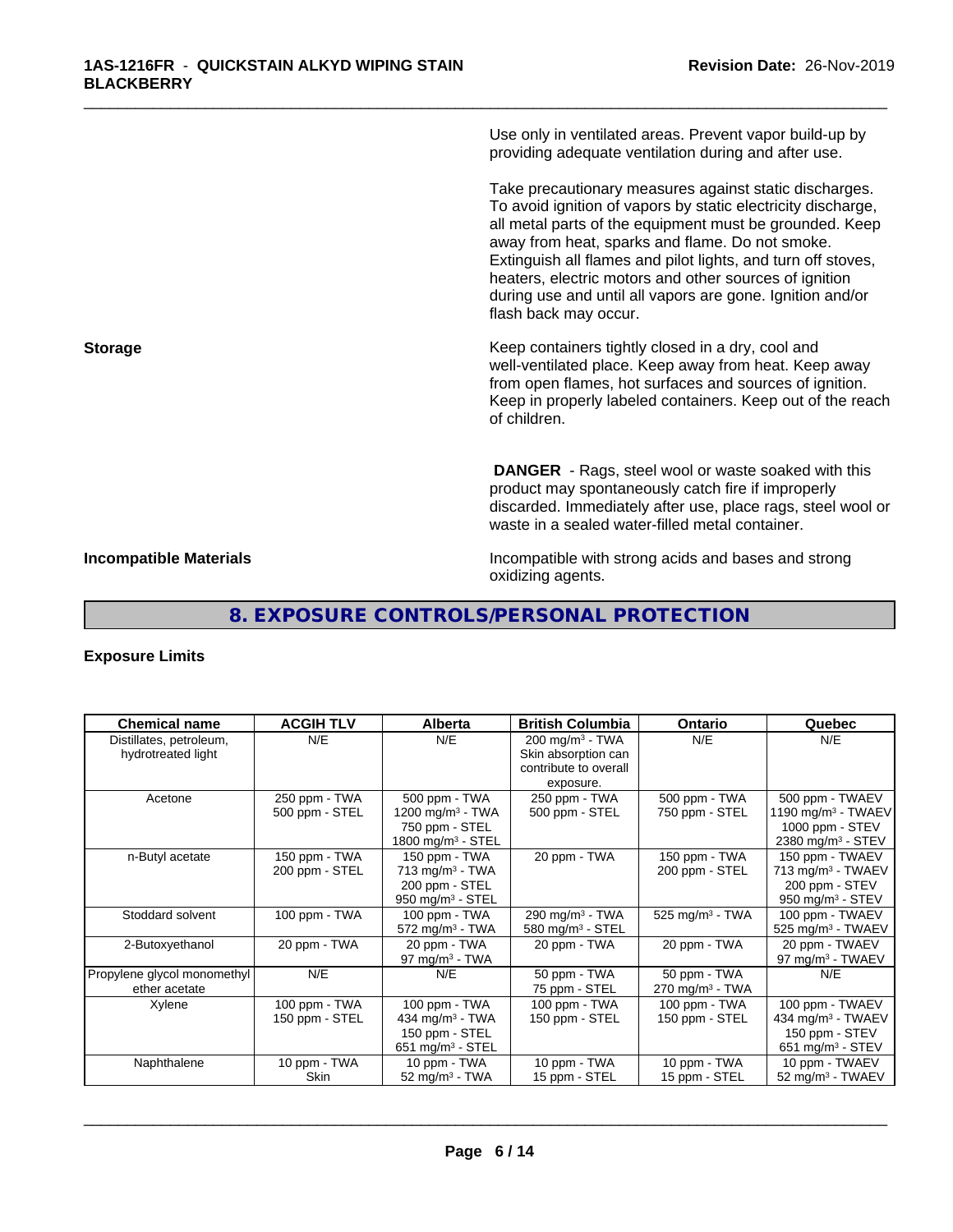|               |                                 | 15 ppm - STEL<br>$79$ mg/m <sup>3</sup> - STEL                                                     | Skin absorption can<br>contribute to overall | Danger of cutaneous<br>absorption | 15 ppm - STEV<br>$79$ mg/m <sup>3</sup> - STEV                                                       |
|---------------|---------------------------------|----------------------------------------------------------------------------------------------------|----------------------------------------------|-----------------------------------|------------------------------------------------------------------------------------------------------|
|               |                                 | Substance may be<br>readily absorbed<br>through intact skin                                        | exposure.                                    |                                   |                                                                                                      |
| Ethanol       | STEL: 1000 ppm                  | 1000 ppm - TWA<br>1880 mg/m <sup>3</sup> - TWA                                                     | 1000 ppm - STEL                              | 1000 ppm - STEL                   | 1000 ppm - TWAEV<br>1880 mg/m $3$ - TWAEV                                                            |
| Carbon black  | $3$ mg/m <sup>3</sup> - TWA     | $3.5 \text{ mg/m}^3$ - TWA                                                                         | $3$ mg/m $3$ - TWA                           | $3$ mg/m <sup>3</sup> - TWA       | $3.5 \text{ mg/m}^3$ - TWAEV                                                                         |
| Ethyl benzene | 20 ppm - TWA                    | 100 ppm - TWA<br>434 mg/m $3 - TWA$<br>125 ppm - STEL<br>543 mg/m $3 -$ STEL                       | 20 ppm - TWA                                 | 20 ppm - TWA                      | 100 ppm - TWAEV<br>434 mg/m <sup>3</sup> - TWAEV<br>125 ppm - STEV<br>543 mg/m $3 -$ STEV            |
| Octane        | 300 ppm - TWA                   | 300 ppm - TWA<br>1400 mg/m <sup>3</sup> - TWA                                                      | 300 ppm - TWA                                | 300 ppm - TWA                     | 300 ppm - TWAEV<br>1400 mg/m <sup>3</sup> - TWAEV<br>375 ppm - STEV<br>1750 mg/m <sup>3</sup> - STEV |
| Heptane       | 400 ppm - TWA<br>500 ppm - STEL | 400 ppm - TWA<br>1640 mg/m <sup>3</sup> - TWA<br>500 ppm - STEL<br>$2050$ mg/m <sup>3</sup> - STEL | 400 ppm - TWA<br>500 ppm - STEL              | 400 ppm - TWA<br>500 ppm - STEL   | 400 ppm - TWAEV<br>1640 mg/m <sup>3</sup> - TWAEV<br>500 ppm - STEV<br>2050 mg/m <sup>3</sup> - STEV |
| Cumene        | 50 ppm - TWA                    | 50 ppm - TWA<br>246 mg/m $3$ - TWA                                                                 | 25 ppm - TWA<br>75 ppm - STEL                | 50 ppm - $T\overline{WA}$         | 50 ppm - TWAEV<br>246 mg/m <sup>3</sup> - TWAEV                                                      |

#### **Legend**

ACGIH - American Conference of Governmental Industrial Hygienists

Alberta - Alberta Occupational Exposure Limits

British Columbia - British Columbia Occupational Exposure Limits

Ontario - Ontario Occupational Exposure Limits

Quebec - Quebec Occupational Exposure Limits

N/E - Not established

#### **Personal Protective Equipment**

**Engineering Measures Ensure** Ensure adequate ventilation, especially in confined areas.

**Eye/Face Protection** Safety glasses with side-shields. If splashes are likely to occur, wear: Tightly fitting safety goggles **Skin Protection Protection Protective gloves and impervious clothing. Respiratory Protection Number 1** (Use only with adequate ventilation. In operations where exposure limits are exceeded, use a NIOSH approved respirator that has been selected by a technically qualified person for the specific work conditions. When spraying the product or applying in confined areas, wear a NIOSH approved respirator specified for paint spray or organic vapors.

**Hygiene Measures Avoid contact with skin, eyes and clothing. Remove and Hygiene Measures Avoid contact with skin, eyes and clothing. Remove and** wash contaminated clothing before re-use. Wash thoroughly after handling.

## **9. PHYSICAL AND CHEMICAL PROPERTIES**

**Appearance** liquid **Density (lbs/gal) Specific Gravity** 0.89 - 0.91

**Odor** solvent **Odor Threshold**<br> **Density (Ibs/gal)**<br> **Density (Ibs/gal)**<br> **No information available**<br>  $7.4 - 7.5$ **pH** No information available **Viscosity (cps)** No information available **Solubility(ies)** No information available **Water solubility** No information available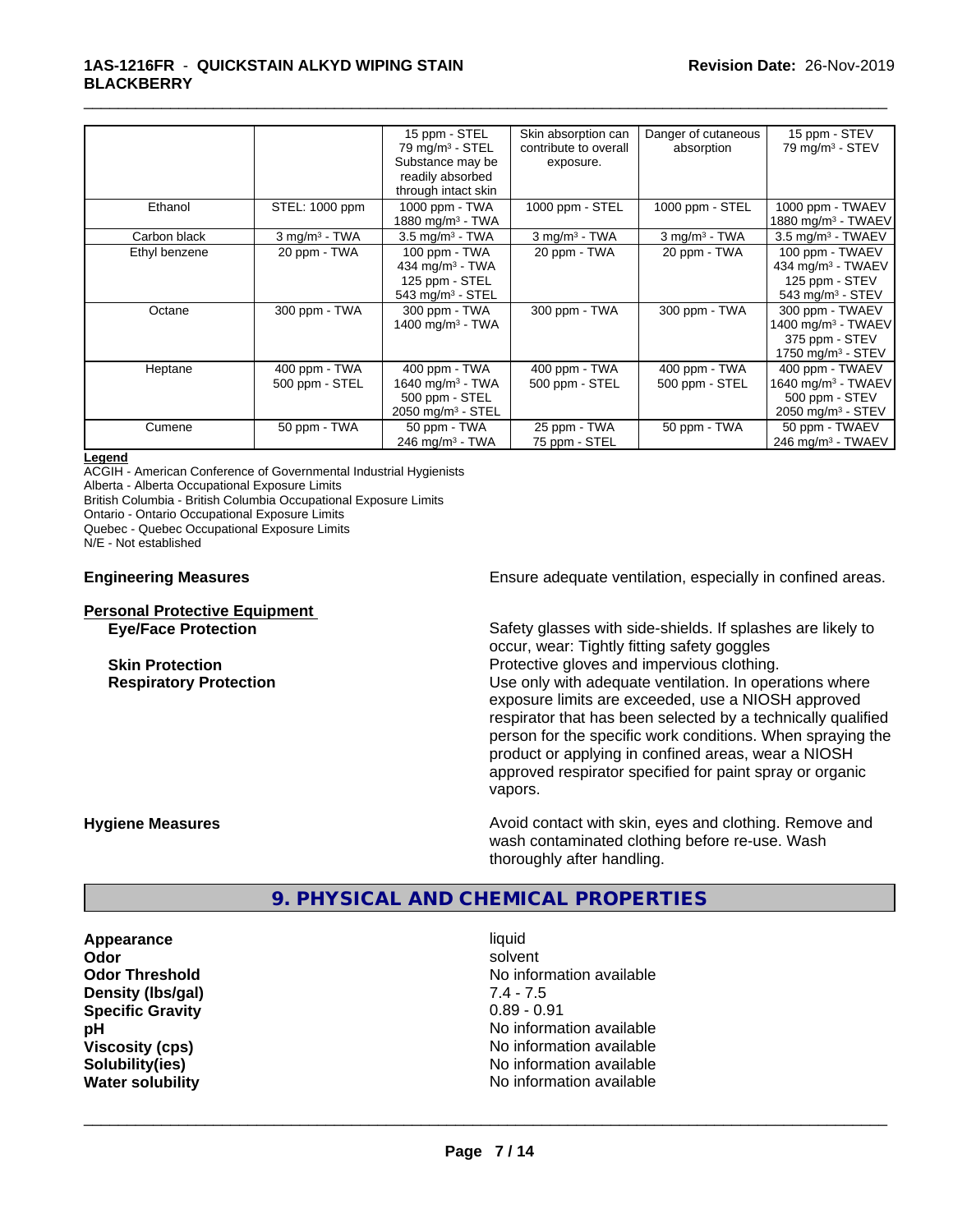**Evaporation Rate No information available**<br> **Vapor pressure No information available**<br>
No information available **Vapor pressure**<br> **Vapor density**<br> **Vapor density**<br> **Vapor density**<br> **Vapor density Wt. % Solids** 35 - 45 **Vol. % Solids** 30 - 40<br> **Wt. % Volatiles** 35 - 65 **Wt. % Volatiles Vol. % Volatiles** 60 - 70 **VOC Regulatory Limit (g/L)** < 550 **Boiling Point (°F)** 136 **Boiling Point (°C)** 58 **Freezing point (°F)** No information available **Freezing Point (°C)** No information available **Flash point (°F)** 52<br> **Flash Point (°C)** 51 **Flash Point (°C)** 11<br> **Method** PMCC **Method** PMCC **Flammability (solid, gas)** Not applicable<br>
Upper flammability limit:<br>
Not applicable **Upper flammability limit: Lower flammability limit:** Not applicable **Autoignition Temperature (°F)**<br> **Autoignition Temperature (°C)** No information available **Autoignition Temperature (°C) Decomposition Temperature (°F)** No information available **Decomposition Temperature (°C)**<br> **Partition coefficient**<br> **Partition coefficient**<br> **No** information available

**No information available No information available** 

\_\_\_\_\_\_\_\_\_\_\_\_\_\_\_\_\_\_\_\_\_\_\_\_\_\_\_\_\_\_\_\_\_\_\_\_\_\_\_\_\_\_\_\_\_\_\_\_\_\_\_\_\_\_\_\_\_\_\_\_\_\_\_\_\_\_\_\_\_\_\_\_\_\_\_\_\_\_\_\_\_\_\_\_\_\_\_\_\_\_\_\_\_

# **10. STABILITY AND REACTIVITY**

| <b>Reactivity</b>                         | Not Applicable                                                                                                            |
|-------------------------------------------|---------------------------------------------------------------------------------------------------------------------------|
| <b>Chemical Stability</b>                 | Stable under normal conditions. Hazardous polymerisation<br>does not occur.                                               |
| <b>Conditions to avoid</b>                | Keep away from open flames, hot surfaces, static<br>electricity and sources of ignition. Sparks. Elevated<br>temperature. |
| <b>Incompatible Materials</b>             | Incompatible with strong acids and bases and strong<br>oxidizing agents.                                                  |
| <b>Hazardous Decomposition Products</b>   | Thermal decomposition can lead to release of irritating<br>gases and vapors.                                              |
| <b>Possibility of hazardous reactions</b> | None under normal conditions of use.                                                                                      |

**11. TOXICOLOGICAL INFORMATION**

#### **Product Information Information on likely routes of exposure**

**Acute Toxicity<br>Product Information** 

**Principal Routes of Exposure Exposure** Eye contact, skin contact and inhalation.

 $\overline{\phantom{a}}$  ,  $\overline{\phantom{a}}$  ,  $\overline{\phantom{a}}$  ,  $\overline{\phantom{a}}$  ,  $\overline{\phantom{a}}$  ,  $\overline{\phantom{a}}$  ,  $\overline{\phantom{a}}$  ,  $\overline{\phantom{a}}$  ,  $\overline{\phantom{a}}$  ,  $\overline{\phantom{a}}$  ,  $\overline{\phantom{a}}$  ,  $\overline{\phantom{a}}$  ,  $\overline{\phantom{a}}$  ,  $\overline{\phantom{a}}$  ,  $\overline{\phantom{a}}$  ,  $\overline{\phantom{a}}$ 

Repeated or prolonged exposure to organic solvents may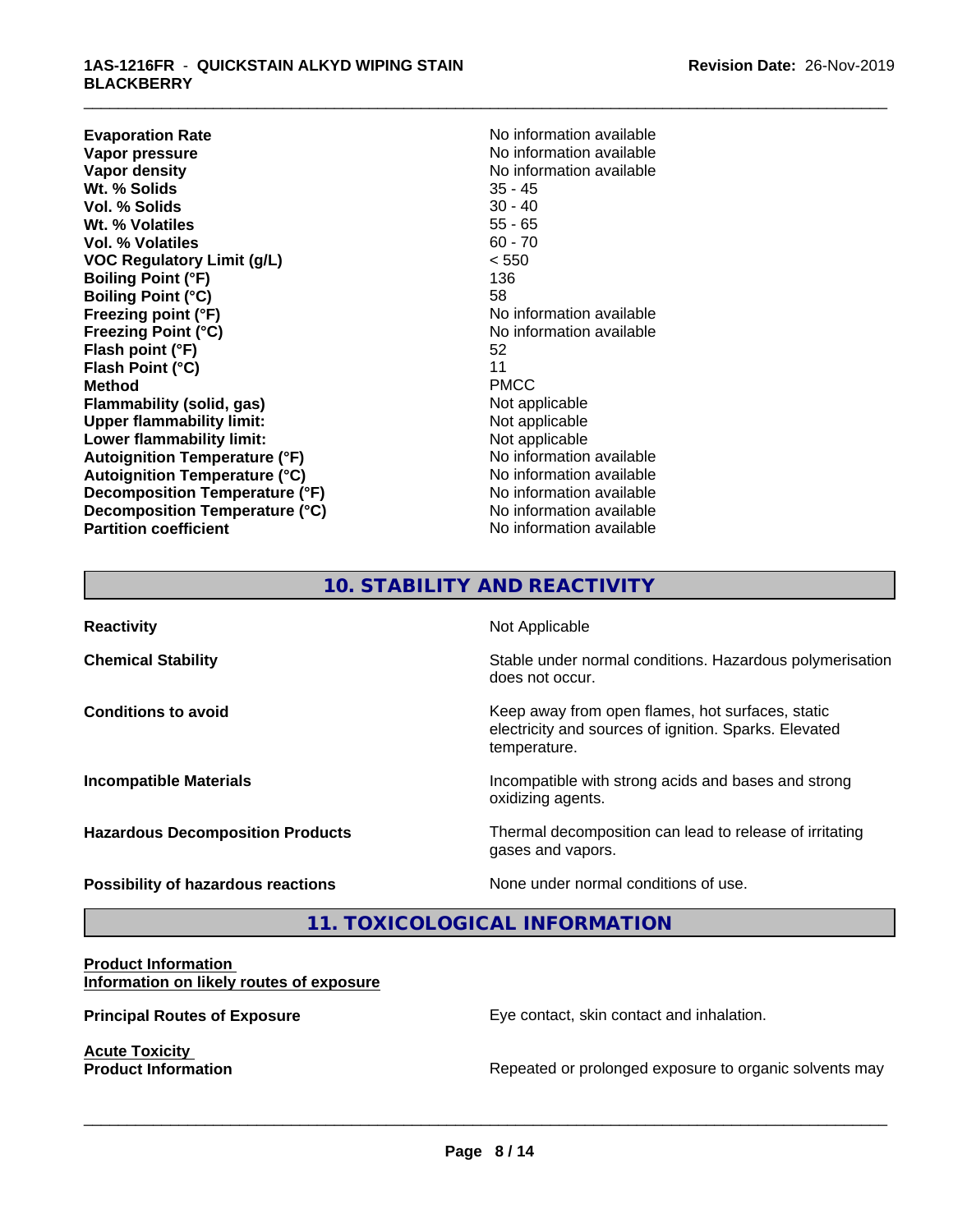|                                                                                            | lead to permanent brain and nervous system damage.<br>Intentional misuse by deliberately concentrating and<br>inhaling vapors may be harmful or fatal.                                                                                                                       |
|--------------------------------------------------------------------------------------------|------------------------------------------------------------------------------------------------------------------------------------------------------------------------------------------------------------------------------------------------------------------------------|
| Symptoms related to the physical, chemical and toxicological characteristics               |                                                                                                                                                                                                                                                                              |
| <b>Symptoms</b>                                                                            | No information available                                                                                                                                                                                                                                                     |
| Delayed and immediate effects as well as chronic effects from short and long-term exposure |                                                                                                                                                                                                                                                                              |
| Eye contact                                                                                | Contact with eyes may cause irritation.                                                                                                                                                                                                                                      |
| <b>Skin contact</b>                                                                        | May cause skin irritation and/or dermatitis. Prolonged skin<br>contact may defat the skin and produce dermatitis.                                                                                                                                                            |
| <b>Inhalation</b>                                                                          | Harmful by inhalation. High vapor / aerosol concentrations<br>are irritating to the eyes, nose, throat and lungs and may<br>cause headaches, dizziness, drowsiness,<br>unconsciousness, and other central nervous system                                                     |
| Ingestion                                                                                  | effects.<br>Harmful if swallowed. Ingestion may cause irritation to<br>mucous membranes. Small amounts of this product<br>aspirated into the respiratory system during ingestion or<br>vomiting may cause mild to severe pulmonary injury,<br>possibly progressing to death. |
| <b>Sensitization</b>                                                                       | No information available.                                                                                                                                                                                                                                                    |
| <b>Neurological Effects</b>                                                                | No information available.                                                                                                                                                                                                                                                    |
| <b>Mutagenic Effects</b>                                                                   | No information available.                                                                                                                                                                                                                                                    |
| <b>Reproductive Effects</b>                                                                | Possible risk of impaired fertility. Possible risk of harm to<br>the unborn child.                                                                                                                                                                                           |
| <b>Developmental Effects</b>                                                               | No information available.                                                                                                                                                                                                                                                    |
| <b>Target organ effects</b>                                                                | No information available.                                                                                                                                                                                                                                                    |
| <b>STOT - single exposure</b>                                                              | May cause disorder and damage to the. Respiratory<br>system. Central nervous system.                                                                                                                                                                                         |
| <b>STOT - repeated exposure</b>                                                            | Causes damage to organs through prolonged or repeated<br>exposure if inhaled. May cause disorder and damage to<br>the. liver. kidney. spleen. blood. Central nervous system.<br>Causes damage to organs through prolonged or repeated<br>exposure.                           |
| Other adverse effects<br><b>Aspiration Hazard</b>                                          | No information available.<br>May be harmful if swallowed and enters airways. Small<br>amounts of this product aspirated into the respiratory<br>system during ingestion or vomiting may cause mild to<br>severe pulmonary injury, possibly progressing to death.             |

## **Numerical measures of toxicity**

**The following values are calculated based on chapter 3.1 of the GHS document**

| ATEmix (oral)                        | 6284 mg/kg |
|--------------------------------------|------------|
| <b>ATEmix (dermal)</b>               | 4442 mg/kg |
| <b>ATEmix (inhalation-dust/mist)</b> | 33.9 mg/L  |
| <b>ATEmix (inhalation-vapor)</b>     | 71.4 mg/L  |

## **Component Information**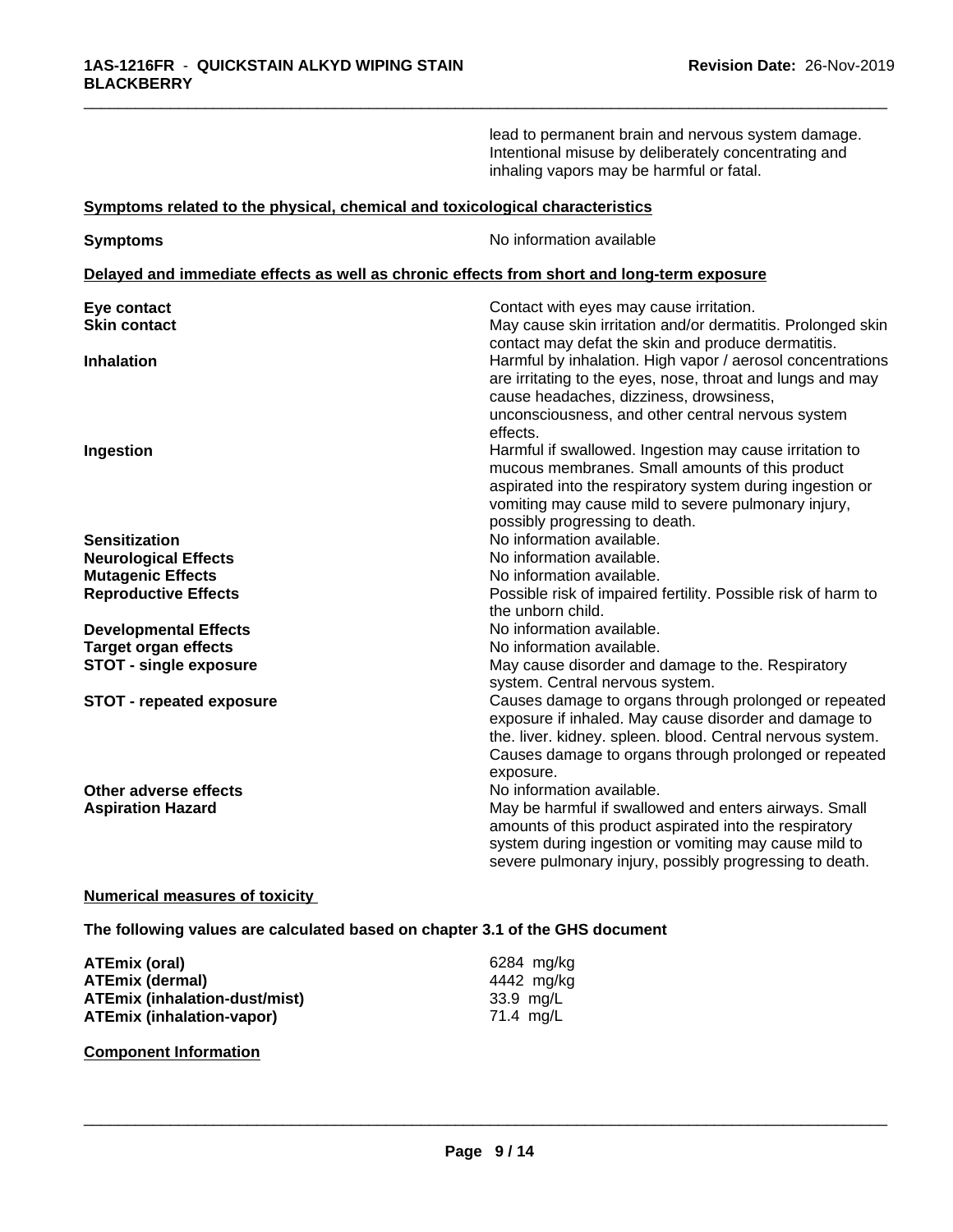| Chemical name                                                | Oral LD50                                                                | Dermal LD50                 | Inhalation LC50                                               |
|--------------------------------------------------------------|--------------------------------------------------------------------------|-----------------------------|---------------------------------------------------------------|
| Hydrotreated light naphtha<br>64742-49-0                     | > 5000 mg/kg (Rat)                                                       | $>$ 3160 mg/kg (Rabbit)     | $= 73680$ ppm (Rat) 4 h                                       |
| Solvent naphtha (petroleum), heavy<br>aromatic<br>64742-94-5 | $> 5000$ mg/kg (Rat)                                                     | > 2 mL/kg (Rabbit)          | $> 590$ mg/m <sup>3</sup> (Rat) 4 h                           |
| Distillates, petroleum, hydrotreated<br>light<br>64742-47-8  | > 5000 mg/kg (Rat)                                                       | $>$ 2000 mg/kg (Rabbit)     | $> 5.2$ mg/L (Rat) 4 h                                        |
| Acetone<br>$67 - 64 - 1$                                     | $= 5800$ mg/kg $(Rat)$                                                   |                             | $= 50100$ mg/m <sup>3</sup> (Rat) 8 h                         |
| Solvent naphtha, petroleum, light<br>aromatic<br>64742-95-6  | $= 8400$ mg/kg (Rat)                                                     | $>$ 2000 mg/kg (Rabbit)     | $= 3400$ ppm (Rat) 4 h                                        |
| n-Butyl acetate<br>123-86-4                                  | $= 10768$ mg/kg (Rat)                                                    | $> 17600$ mg/kg (Rabbit)    | $\sim$                                                        |
| 2-Butoxyethanol<br>111-76-2                                  | $= 1300$ mg/kg (Rat)                                                     | $>$ 2000 mg/kg (Rabbit)     | > 4.9 mg/L (Rat) 3H                                           |
| VM&P naphtha<br>64742-89-8                                   |                                                                          | $=$ 3000 mg/kg (Rabbit)     |                                                               |
| 1,2,4-Trimethylbenzene<br>$95 - 63 - 6$                      | $=$ 3280 mg/kg (Rat)                                                     | $>$ 3160 mg/kg (Rabbit)     | $= 18$ g/m <sup>3</sup> (Rat) 4 h                             |
| Propylene glycol monomethyl ether<br>acetate<br>108-65-6     | $= 8532$ mg/kg (Rat)                                                     | $> 5$ g/kg (Rabbit)         |                                                               |
| Xylene<br>1330-20-7                                          | $=$ 3500 mg/kg (Rat)                                                     | $> 4350$ mg/kg (Rabbit)     | $= 29.08$ mg/L (Rat) 4 h                                      |
| Naphthalene<br>$91 - 20 - 3$                                 | = 1110 mg/kg (Rat) = 490 mg/kg ( = 1120 mg/kg (Rabbit) > 20 g/kg<br>Rat) | Rabbit)                     | $>$ 340 mg/m <sup>3</sup> (Rat) 1 h                           |
| Ethanol<br>64-17-5                                           | $= 7060$ mg/kg (Rat)                                                     |                             | $= 124.7$ mg/L (Rat) 4 h                                      |
| Carbon black<br>1333-86-4                                    | > 15400 mg/kg (Rat)                                                      | $>$ 3 g/kg (Rabbit)         |                                                               |
| Ethyl benzene<br>100-41-4                                    | $=$ 3500 mg/kg (Rat)                                                     | $= 15400$ mg/kg (Rabbit)    | $= 17.2$ mg/L (Rat) 4 h                                       |
| Octane<br>111-65-9                                           |                                                                          |                             | $= 118$ g/m <sup>3</sup> (Rat) 4 h = 25260 ppm<br>(Rat) 4 h   |
| Heptane<br>142-82-5                                          | $\sim$                                                                   | $=$ 3000 mg/kg (Rabbit)     | $= 103$ g/m <sup>3</sup> (Rat) 4 h                            |
| Cumene<br>98-82-8                                            | $= 1400$ mg/kg (Rat)                                                     | $= 12300 \mu L/kg$ (Rabbit) | $> 3577$ ppm (Rat) 6 h = 39000<br>mg/m <sup>3</sup> (Rat) 4 h |

#### **Carcinogenicity**

*The information below indicateswhether each agency has listed any ingredient as a carcinogen:.*

| Chemical name   | <b>IARC</b>                    | <b>NTP</b>                   |
|-----------------|--------------------------------|------------------------------|
|                 | 2B - Possible Human Carcinogen | Reasonably Anticipated Human |
| Naphthalene     |                                | Carcinogen                   |
|                 | 2B - Possible Human Carcinogen |                              |
| Carbon black    |                                |                              |
|                 | 2B - Possible Human Carcinogen |                              |
| l Ethvl benzene |                                |                              |
|                 | 2B - Possible Human Carcinogen | Reasonably Anticipated Human |
| Cumene          |                                | Carcinogen                   |

#### **Legend**

IARC - International Agency for Research on Cancer

NTP - National Toxicity Program

OSHA - Occupational Safety & Health Administration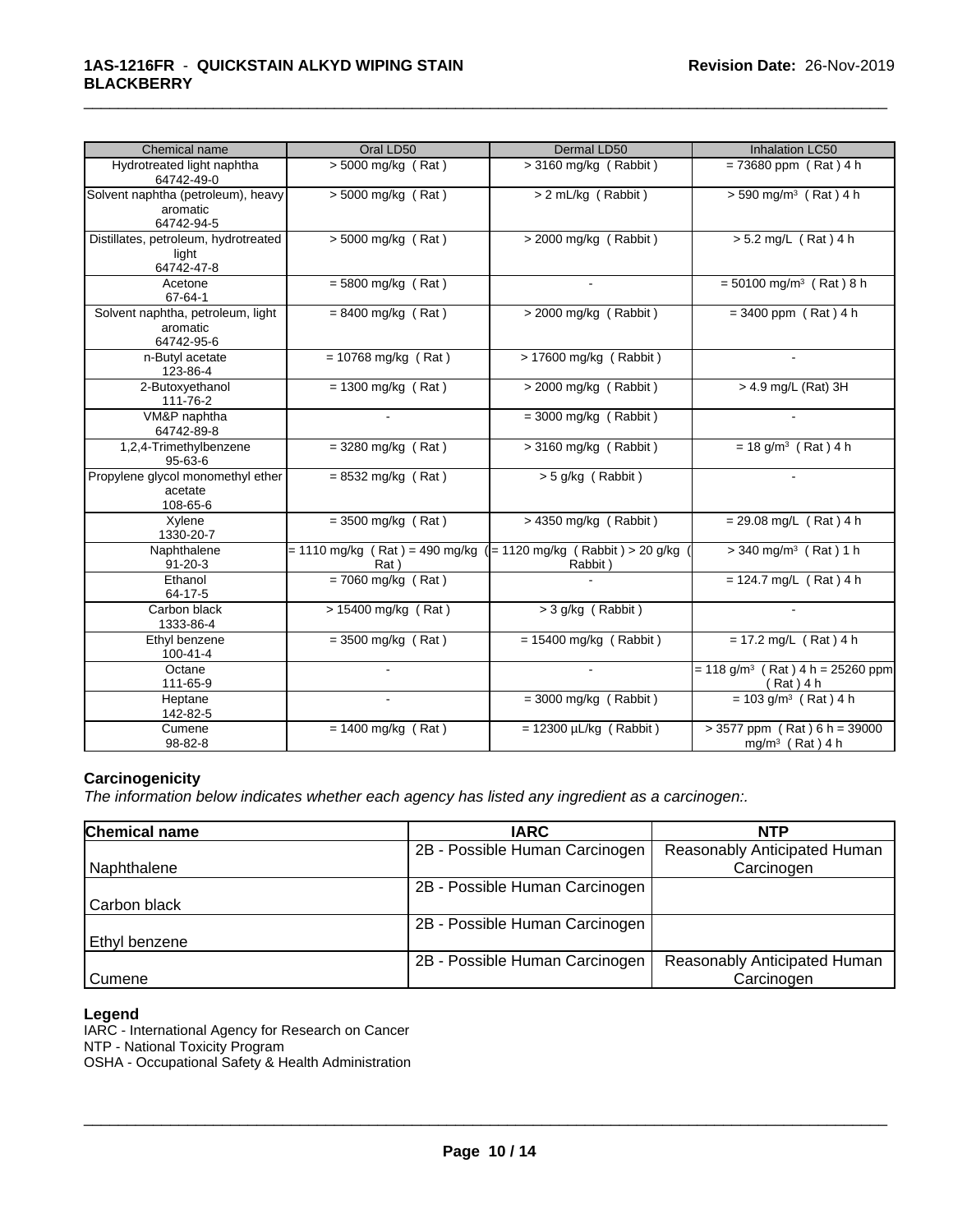# **12. ECOLOGICAL INFORMATION**

\_\_\_\_\_\_\_\_\_\_\_\_\_\_\_\_\_\_\_\_\_\_\_\_\_\_\_\_\_\_\_\_\_\_\_\_\_\_\_\_\_\_\_\_\_\_\_\_\_\_\_\_\_\_\_\_\_\_\_\_\_\_\_\_\_\_\_\_\_\_\_\_\_\_\_\_\_\_\_\_\_\_\_\_\_\_\_\_\_\_\_\_\_

## **Ecotoxicity Effects**

The environmental impact of this product has not been fully investigated.

## **Product Information**

### **Acute Toxicity to Fish**

No information available

## **Acute Toxicity to Aquatic Invertebrates**

No information available

### **Acute Toxicity to Aquatic Plants**

No information available

## **Persistence / Degradability**

No information available.

### **Bioaccumulation**

There is no data for this product.

### **Mobility in Environmental Media**

No information available.

#### **Ozone**

No information available

## **Component Information**

## **Acute Toxicity to Fish**

Acetone LC50: 8300 (Bluegill - 96 hr.) mg/L n-Butyl acetate LC50: 18 mg/L (Fathead Minnow - 96 hr.) 2-Butoxyethanol LC50: 1490 mg/L (Bluegill sunfish - 96 hr.) Xylene LC50: 13.5 mg/L (Rainbow Trout - 96 hr.) Ethyl benzene LC50: 12.1 mg/L (Fathead Minnow - 96 hr.)

## **Acute Toxicity to Aquatic Invertebrates**

Acetone EC50: 12600 mg/L (Daphnia magna - 48 hr.) n-Butyl acetate EC50: 72.8 mg/L (Daphnia magna - 48 hr.) Ethyl benzene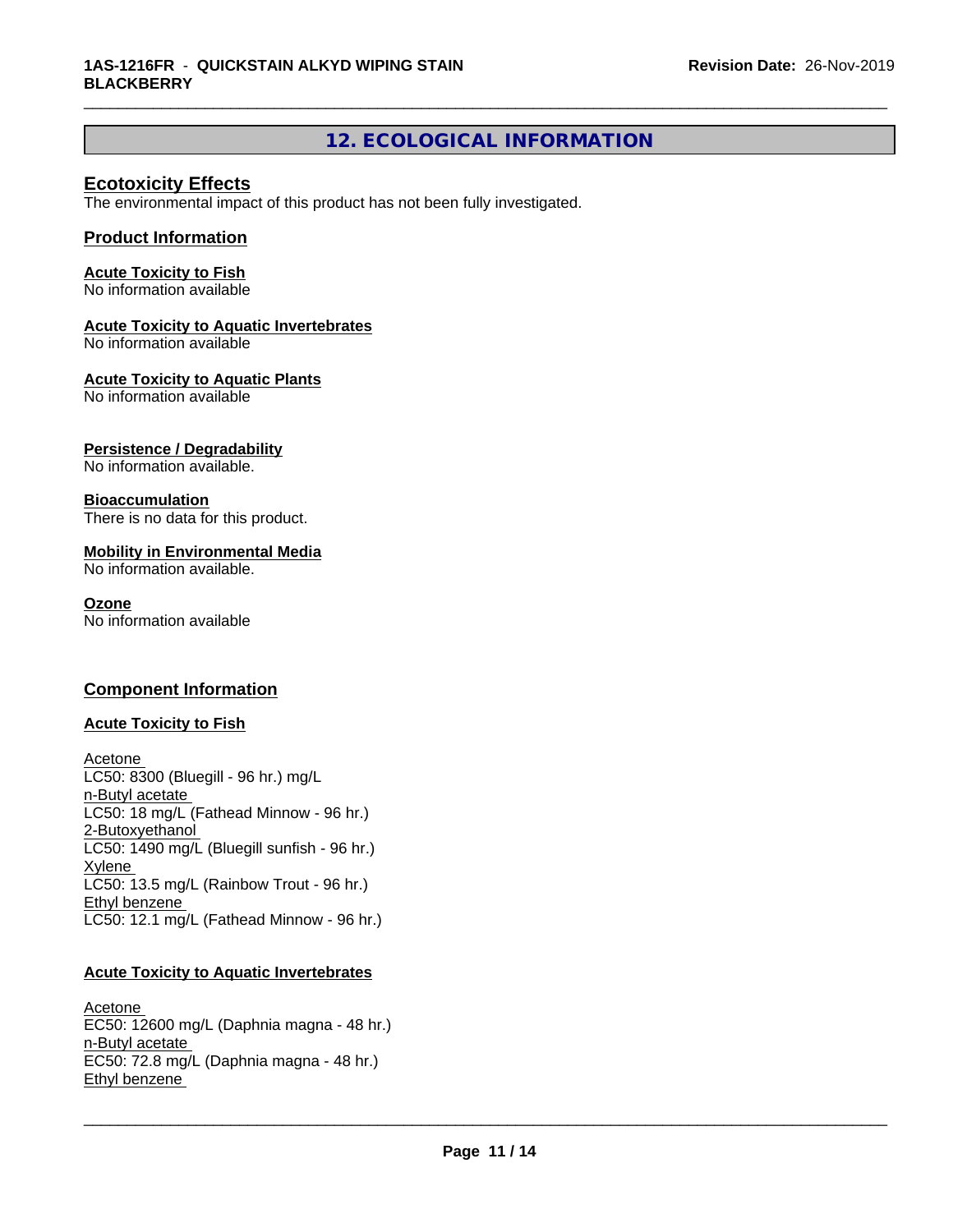EC50: 1.8 mg/L (Daphnia magna - 48 hr.)

#### **Acute Toxicity to Aquatic Plants**

n-Butyl acetate EC50: 674.7 mg/L (Green algae (Scenedesmus subspicatus), 72 hrs.) Ethyl benzene EC50: 4.6 mg/L (Green algae (Scenedesmus subspicatus), 72 hrs.)

**13. DISPOSAL CONSIDERATIONS**

**Waste Disposal Method Dispose of in accordance with federal, state, provincial,** and local regulations. Local requirements may vary, consult your sanitation department or state-designated environmental protection agency for more disposal options.

**Empty Container Warning <b>Emptied** Containers may retain product residue. Follow label warnings even after container is emptied. Residual vapors may explode on ignition.

### **14. TRANSPORT INFORMATION**

**TDG**

**Proper Shipping Name** PAINT **Hazard class** 3 **UN-No.** UN1263 **Packing Group III Description** UN1263, PAINT, 3, II

\_\_\_\_\_\_\_\_\_\_\_\_\_\_\_\_\_\_\_\_\_\_\_\_\_\_\_\_\_\_\_\_\_\_\_\_\_\_\_\_\_\_\_\_\_\_\_\_\_\_\_\_\_\_\_\_\_\_\_\_\_\_\_\_\_\_\_\_\_\_\_\_\_\_\_\_\_\_\_\_\_\_\_\_\_\_\_\_\_\_\_\_\_

**ICAO / IATA ICAO / IATA Contact the preparer for further information.** 

**IMDG / IMO Contact the preparer for further information.** 

# **15. REGULATORY INFORMATION**

## **International Inventories**

**TSCA: United States** Yes - All components are listed or exempt. **DSL: Canada** No - Not all of the components are listed. One or more component is listed on NDSL.

## **National Pollutant Release Inventory (NPRI)**

#### **NPRI Parts 1- 4**

This product contains the following Parts 1-4 NPRI chemicals: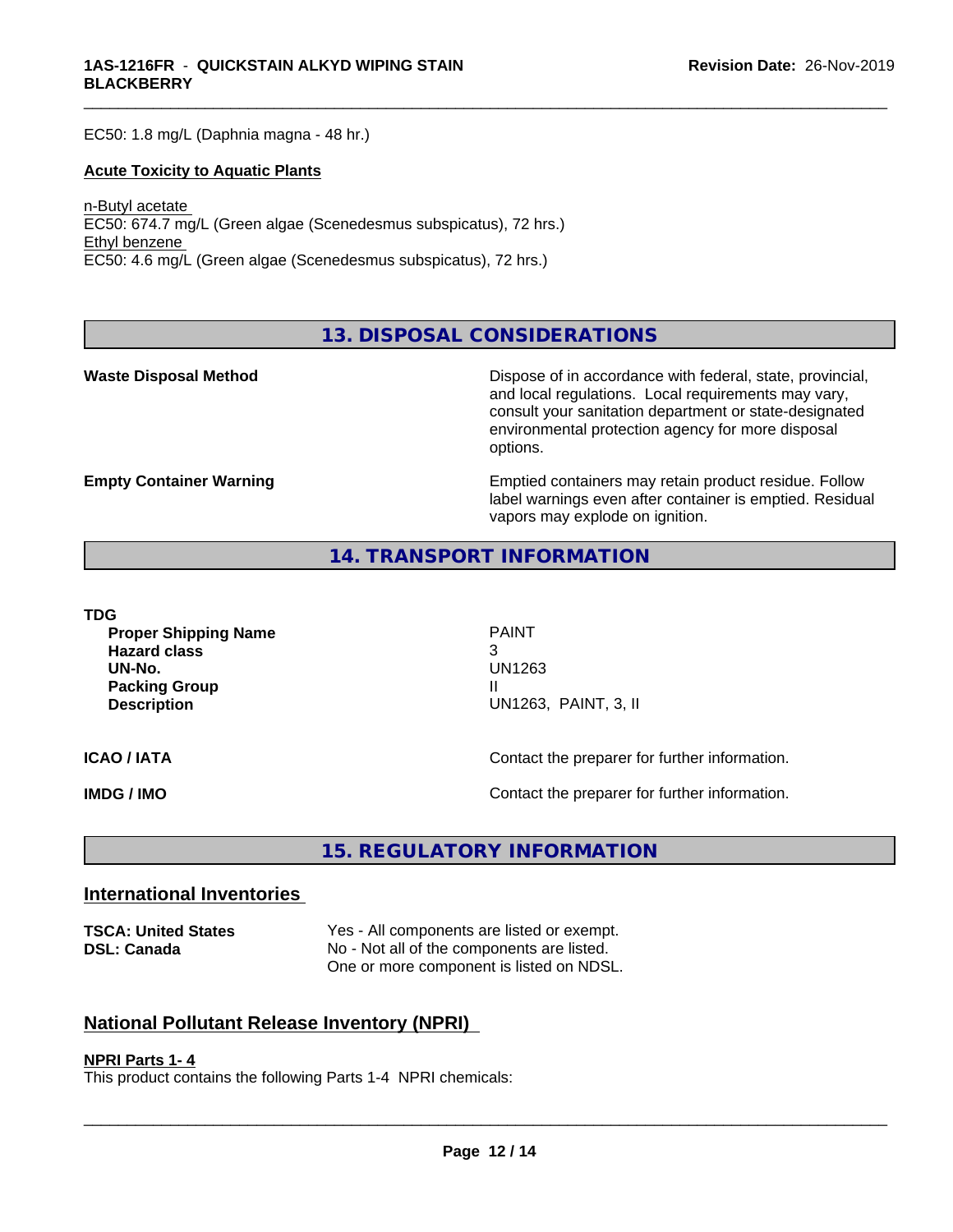| <b>Chemical name</b>   | CAS No.       | Weight-%       | <b>NPRI Parts 1-4</b> |
|------------------------|---------------|----------------|-----------------------|
| 2-Butoxyethanol        | 111-76-2      | $1 - 5%$       | Listed                |
| 1,2,4-Trimethylbenzene | 95-63-6       | 1 - 5%         | Listed                |
| Xvlene                 | 1330-20-7     | $1 - 5%$       | Listed                |
| Naphthalene            | $91 - 20 - 3$ | $0.5 - 1\%$    | Listed                |
| Ethyl benzene          | 100-41-4      | $0.25 - 0.5\%$ | ∟isted                |
| Cumene                 | 98-82-8       | $0.1 - 0.25\%$ | ∟isted                |
|                        |               |                |                       |

#### **NPRI Part 5**

This product contains the following NPRI Part 5 Chemicals:

| <b>Chemical name</b>                 | CAS No.    | Weight-%    | <b>NPRI Part 5</b> |  |
|--------------------------------------|------------|-------------|--------------------|--|
| Solvent naphtha (petroleum), heavy   | 64742-94-5 | $5 - 10%$   | Listed             |  |
| aromatic                             |            |             |                    |  |
| Distillates, petroleum, hydrotreated | 64742-47-8 | $5 - 10%$   | Listed             |  |
| light                                |            |             |                    |  |
| Solvent naphtha, petroleum, light    | 64742-95-6 | $3 - 7%$    | Listed             |  |
| aromatic                             |            |             |                    |  |
| n-Butyl acetate                      | 123-86-4   | $3 - 7%$    | Listed             |  |
| Stoddard solvent                     | 8052-41-3  | $1 - 5%$    | Listed             |  |
| 2-Butoxyethanol                      | 111-76-2   | $1 - 5%$    | Listed             |  |
| VM&P naphtha                         | 64742-89-8 | $1 - 5%$    | Listed             |  |
| 1,2,4-Trimethylbenzene               | 95-63-6    | $1 - 5%$    | Listed             |  |
| Propylene glycol monomethyl ether    | 108-65-6   | $1 - 5%$    | Listed             |  |
| acetate                              |            |             |                    |  |
| Xylene                               | 1330-20-7  | $1 - 5%$    | Listed             |  |
| Ethanol                              | 64-17-5    | $0.5 - 1\%$ | Listed             |  |

#### **WHMIS Regulatory Status**

This product has been classified in accordance with the hazard criteria of the Hazardous Products Regulations (HPR) and the SDS contains all the information required by the HPR.

## **16. OTHER INFORMATION**

**HMIS** - **Health:** 2\* **Flammability:** 3 **Reactivity:** 0 **PPE:** -

# **HMIS Legend**

- 0 Minimal Hazard
- 1 Slight Hazard
- 2 Moderate Hazard
- 3 Serious Hazard
- 4 Severe Hazard
- \* Chronic Hazard
- X Consult your supervisor or S.O.P. for "Special" handling instructions.

*Note: The PPE rating has intentionally been left blank. Choose appropriate PPE that will protect employees from the hazards the material will present under the actual normal conditions of use.*

*Caution: HMISÒ ratings are based on a 0-4 rating scale, with 0 representing minimal hazards or risks, and 4 representing significant hazards or risks. Although HMISÒ ratings are not required on MSDSs under 29 CFR 1910.1200, the preparer, has chosen to provide them. HMISÒ ratings are to be used only in conjunction with a fully implemented HMISÒ program by workers who have received appropriate HMISÒ training. HMISÒ is a registered trade and service mark of the NPCA. HMISÒ materials may be purchased exclusively from J. J. Keller (800) 327-6868.*